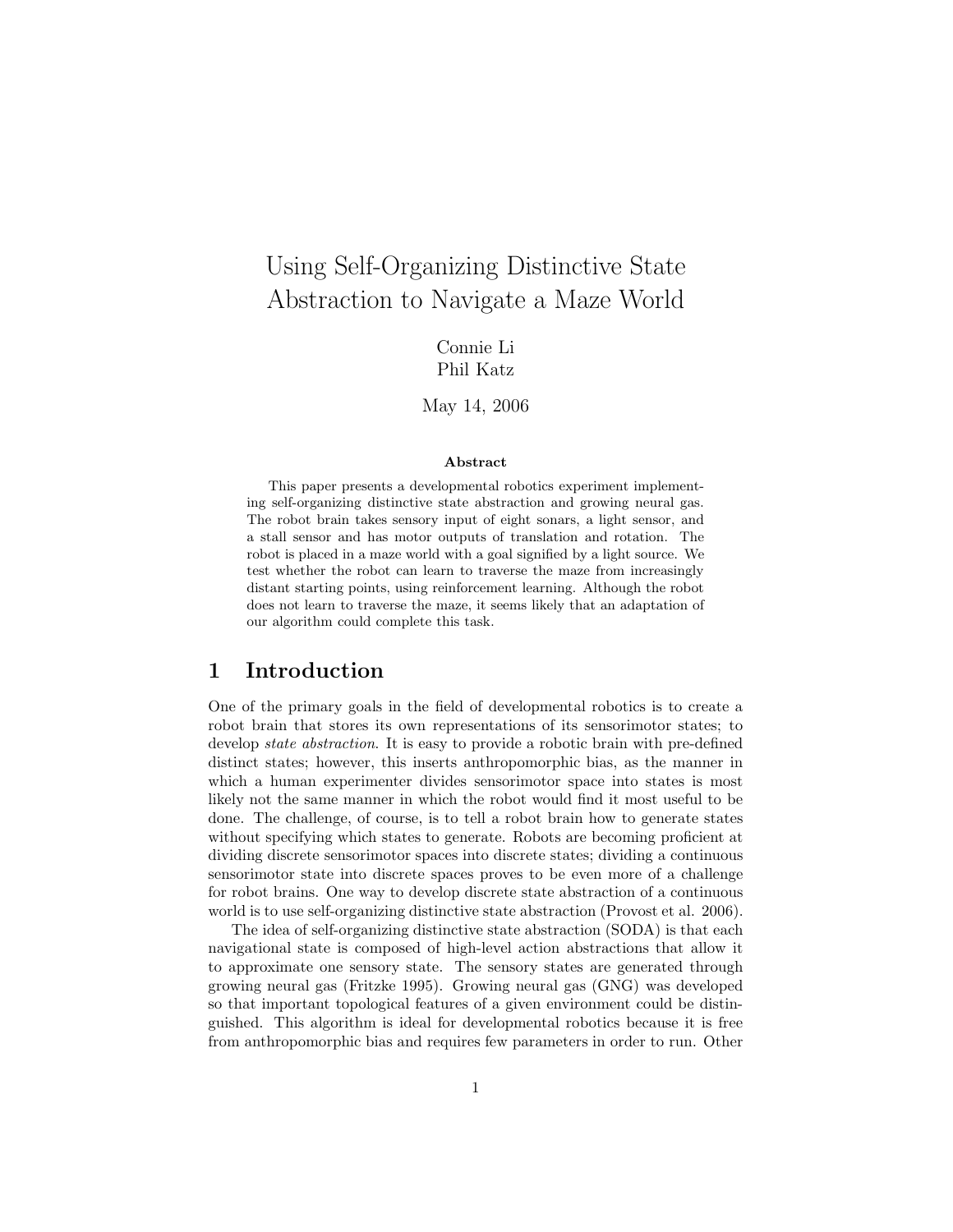dimensionality reduction techniques, such as competitive Hebbian learning, require a predefined network size and other parameters. The Growing Neural Gas algorithm allows the network to set these parameters dynamically to appropriate values. The implementation of Growing Neural Gas that we used in this experiment was modified from code written by Dan Amato.

The SODA algorithm uses the GNG units to help determine its high-level actions. A high-level SODA action is composed of two steps, trajectory following and hill climbing. For trajectory following, the algorithm finds the closest GNG unit to the current sensory input, and uses Q-learning to determine the best action. After trajectory following has led the robot to a new sensory GNG state, it executes hill climbing to fine-tune the movement executed by the trajectory following. The Q-learning algorithm uses reinforcement learning to back-propagate reward from successful trials. Because our world is continuous, we used the GNG units and the low-level actions to form the Q-table.

#### 2 Our Environment

Our experiment placed a single simulated robot, named Katie, in a simulated world. The simulator that we used, implementing a simulated Pioneer robot, was the award-winning Pyrobot software. Katie was equipped with eight sonar sensors, arranged across her front half, a stall sensor, and a light sensor. The light sensor was actually taken from the max of two light sensors, one on her front left and one on her front right. If the light value was greater than 0.2, it was discretized to 10, so that there was a clear contrast for Katie between seeing the light and not seeing the light. These ten values were combined to create her sensory state vector at each timestep. Pioneer robots (and therefore Katie) are equipped with two independently-controlled wheels that allow free movement through a continuous world. For the SODA algorithm, it is necessary to generate a list of low-level actions for the robot to use in navigation. We gave Katie a list of sixteen actions with the intention of allowing her complete freedom of movement; nine of the actions are generally forward-moving, four are turns, and three move Katie backwards.

Our world was designed as a relatively simple maze for Katie to navigate. There is a light source in the upper-left corner that serves as the goal. At the start of the experiment, Katie is placed at the point labelled '1' on the map, very close to the goal. Every six trials, she is moved to a starting point farther and farther away from the goal. We implemented this incremental increase in difficulty so that Katie would be able to learn sections of the maze at a time, and then build on that knowledge to learn larger and larger sections.

### 3 Our Algorithm

The GNG variant we used works by generating a new GNG unit, comprised of a representative vector and a list of neighboring units, every set number of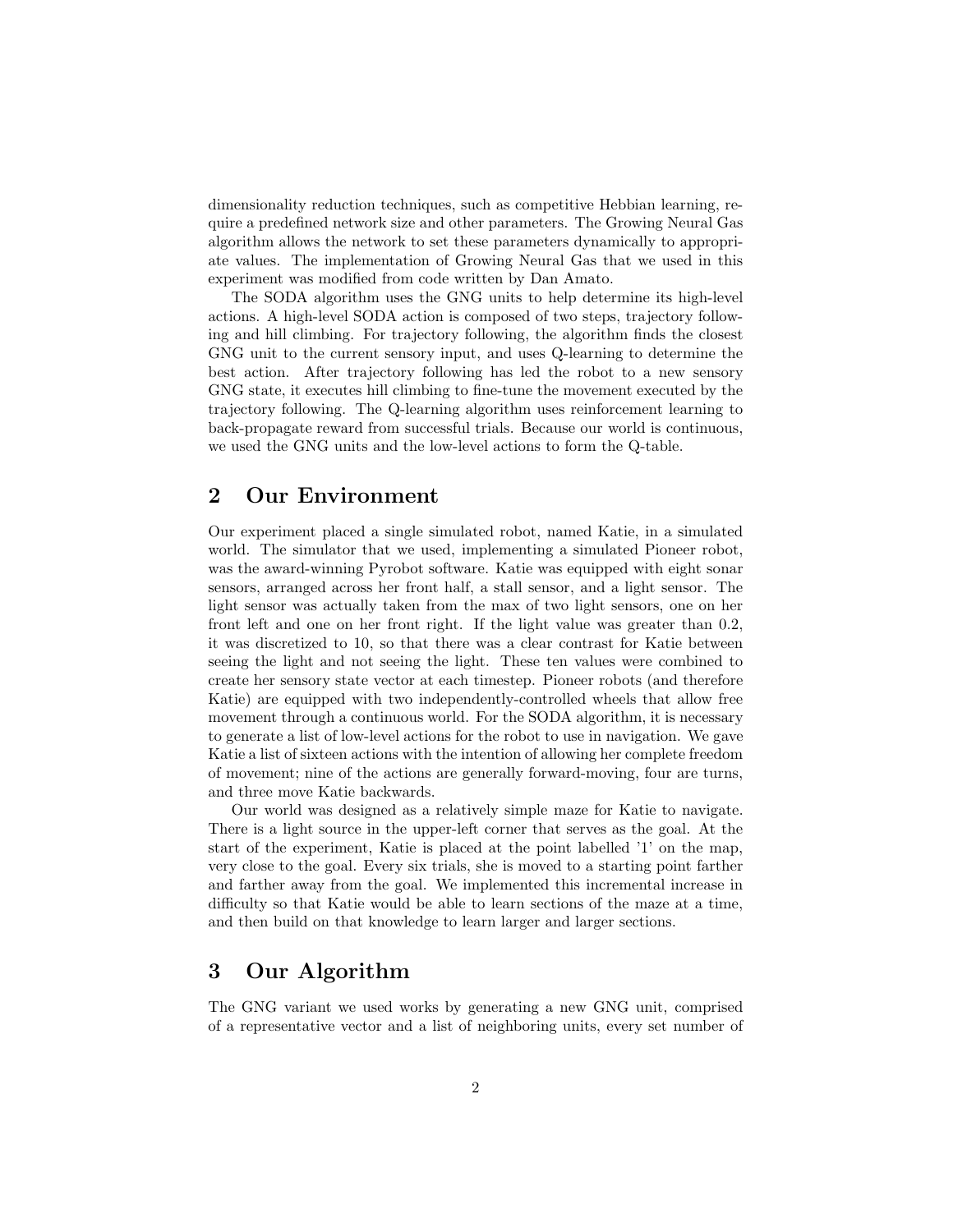

Figure 1: Katie's World. The numbers signify the sequence of starting locations that Katie uses over the course of the experiment.

timesteps. At every timestep, the GNG is given the current sensory state of the robot, and finds the closest (in Euclidean distance) unit in the network. It then slightly adjusts that unit's representative vector, sets the age of that unit to zero, and ages each neighbor of the current unit. After units reach a certain age, they are removed from the network.

Our implementation of the SODA algorithm used the low-level actions described previously. The SODA algorithm goes through a simple loop:

- 1. Find the closest GNG unit (as measured by Euclidean distance of the representative vector).
- 2. Using the Q-table, choose a low-level movement and continue to execute that movement until the closest GNG unit is no longer the same.
	- 70 percent of the time, choose the action with the highest Q-score. The other 30 percent, choose a random action.
	- The Q-scores are back-propagated through the Q-table when the goal is reached using a temporal differencing algorithm (implemented in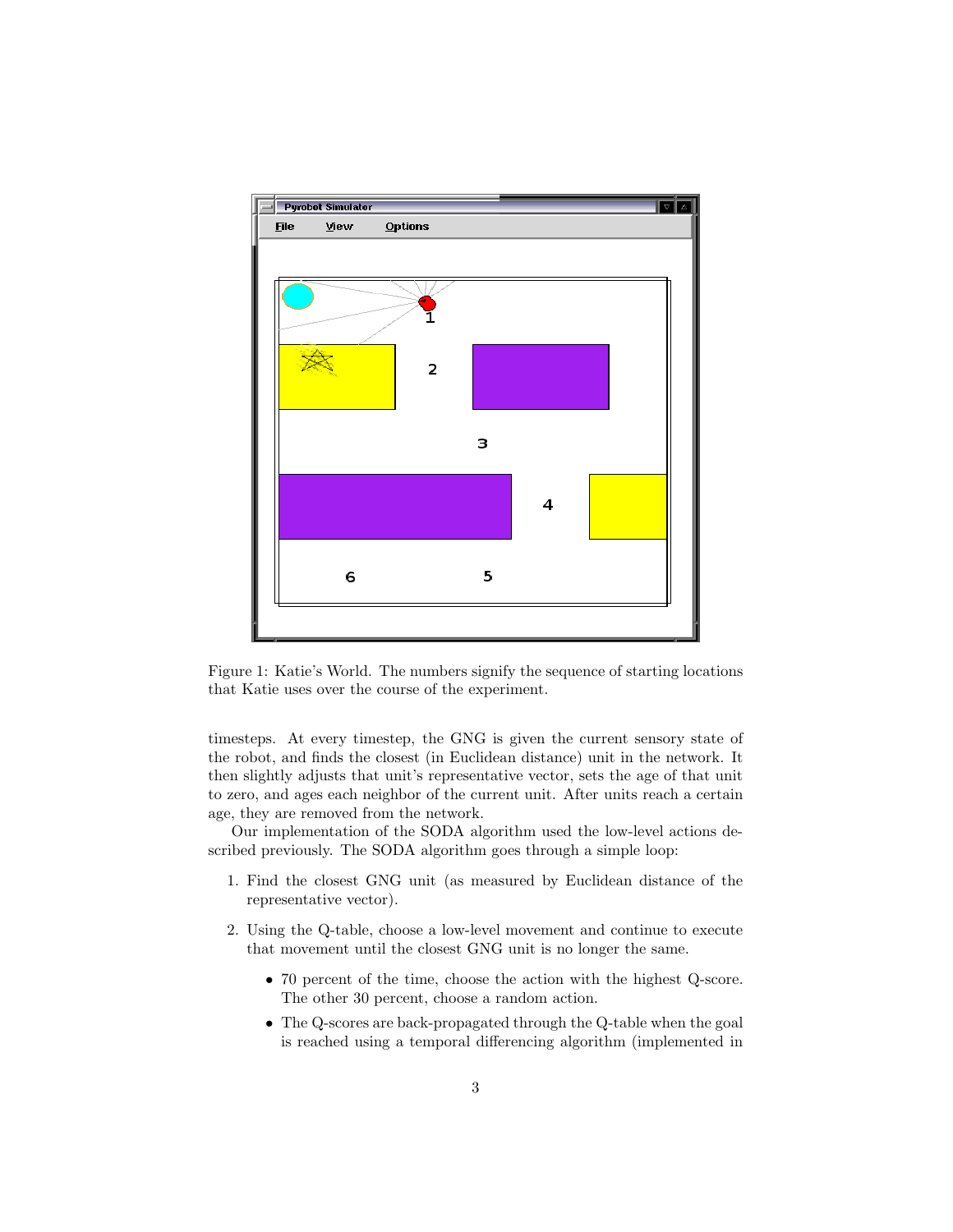

Figure 2: A set A, of 20 GNG units. These were generated using the full (non-log) sensor values. The black semicircle represents the light sensor value.

Pyrobot by Robert Casey)

- The reward for the Q-score is based on what we called a "cookie score". Katie dropped "cookies" as she travelled through the world. The cookie score was calculated by summing the amount of time that Katie spent in close proximity to a cookie. Cookies had a small decay factor so that they disappeared after a certain amount of time. The reward at the end of a trial was based on the inverse of this cookie score and on the maximum number of timesteps, so that the less time she spent visiting places she had already been, the higher her reward.
- As mentioned, the Q-table used GNG units as states. Each GNG unit that contained a light value of approximately 10 was classified as a goal state.
- 3. Using the same GNG unit that was used for trajectory following, commence hill climbing:
	- Execute and then reverse each low-level action to see if it would get the current sensory vector closer to the representative vector of the GNG unit you are hill climbing.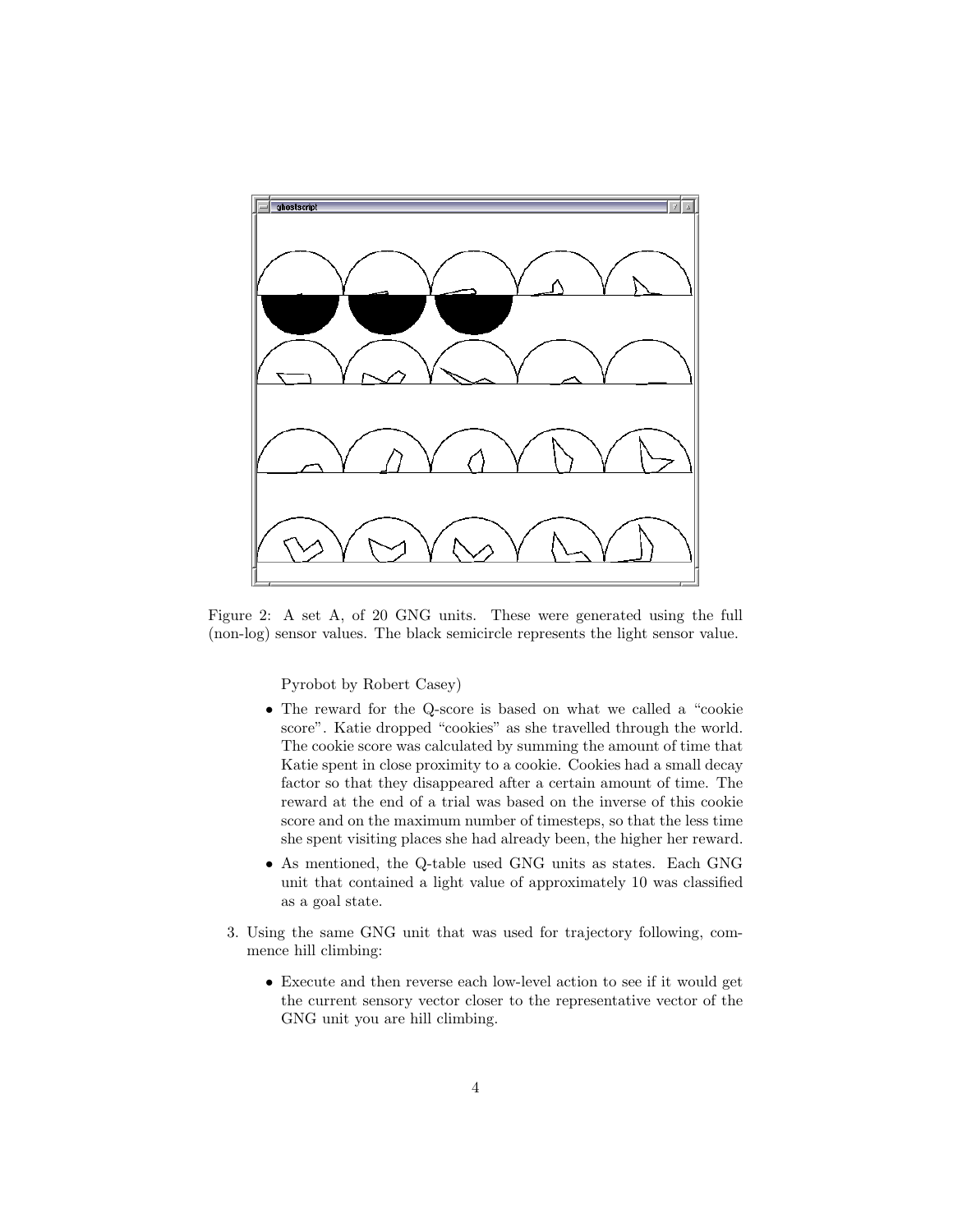• Choose the action which will minimize the distance to the representative vector. If no action will decrease the distance, choose a new GNG unit and commence trajectory following.

#### 4 Our Experiment

Our experiment was divided into two parts; in the first, Katie wandered randomly about the world, growing neural gas. In the second part, she ran a series of trials, during which she was rewarded for reaching the goal.



Figure 3: A subset of set B of GNG units. The full set contains 28 GNG units. These were generated by taking the log of the sensor values. The black semicircle represents the light sensor value. These images are magnified 200 percent.

Generating an appropriately sized set of GNG units required many trials and minor adjustments to the GNG algorithm. We did not want a set of GNG units with more than thirty units, because it would slow down the algorithm (particularly the hill climbing step). We also did not want a set of GNG units with less than ten units, because such a set could not encompass the variety of sensory states provided by our world. We generated two sets of GNG units that fit these parameters; one using the direct sensor data and one taking the log of the sensor values, to emphasize the differences between small values.

For the second half of our experiment, Katie was placed in the world and given a certain number of timesteps (between 1000 and 3500, depending on the distance from the starting location to the goal) to attempt to find the goal. If she reached the goal (by reaching a GNG state with a light value of 10), the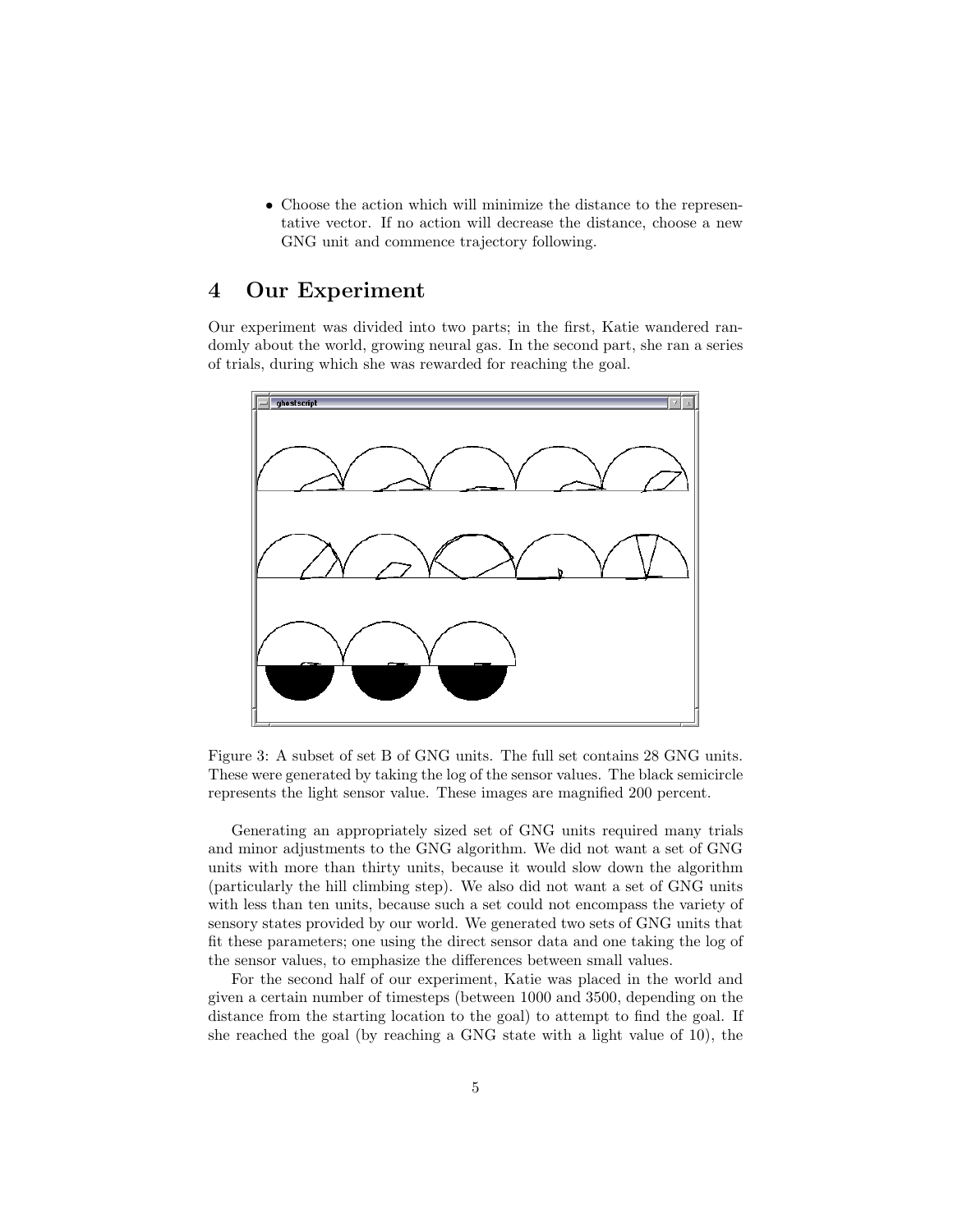reward is back-propagated along her path. If she reaches the timestep limit and has not seen the light, she is reset to the starting position with no reward. She is placed at each of the six start positions six times before moving on to the next one.

#### 5 Results

The results that we were hoping to see were that the cookie score and number of timesteps needed to find the goal would go down during each phase of the experiment. Because we normalized the cookie score to be divided by the maximum number of timesteps allowed, which increased with distance between the start and the goal, we also expected to see a general decrease in the cookie score through the whole experiment. We also hoped to see at worst a consistent percentage of "failed" trials; trials in which Katie did not find the goal.

When we ran the experiment with set A of GNG units, we did not find a consistent percentage of "failed" trials; in fact, from starting point #4 onwards, Katie never found the goal.

| <i>StartPoint</i> | <i>Successes</i> | AverageSteps | $\overline{MaxSteps}$ |
|-------------------|------------------|--------------|-----------------------|
|                   |                  | 581          | 1000                  |
|                   |                  | 1246         | 1500                  |
|                   |                  | 1846         | 2000                  |
|                   |                  | 2500         | 2500                  |
|                   |                  | 3000         | 3000                  |
|                   |                  | 3500         | 3500                  |

This is clearly not what we were hoping to observe. Although Katie had some success in the first few trials with set A, she quickly moved beyond the point where she was capable of finding the goal and thus avoiding a very low cookie score. In the experiment with GNG set B, the results were even more drastic; Katie struggled to find the goal at the beginning, and so had no reward to propagate, and never learned to find the goal. In set B, the percentage of trials that ended with Katie stalling in a corner increased significantly as the experiment progressed.

#### 5.1 Discussion

Although our experiment was unsuccessful, there is still much that can be learned from it. It was clearly helpful for Katie to take the log of the sensor values. This makes sense, because log-ed sensor values emphasize differences between small values, and most of the sensor values Katie encountered were relatively small (generally between 0 and 3, out of a maximum of 10). Perhaps the world was simply too complex for this algorithm; Katie might have benefitted from another layer of abstraction, or a different method of reward learning. One other concern is the use of GNG units as states for the Q-table; qualitatively observing, Katie spent a lot of time going directly to corners and getting stuck.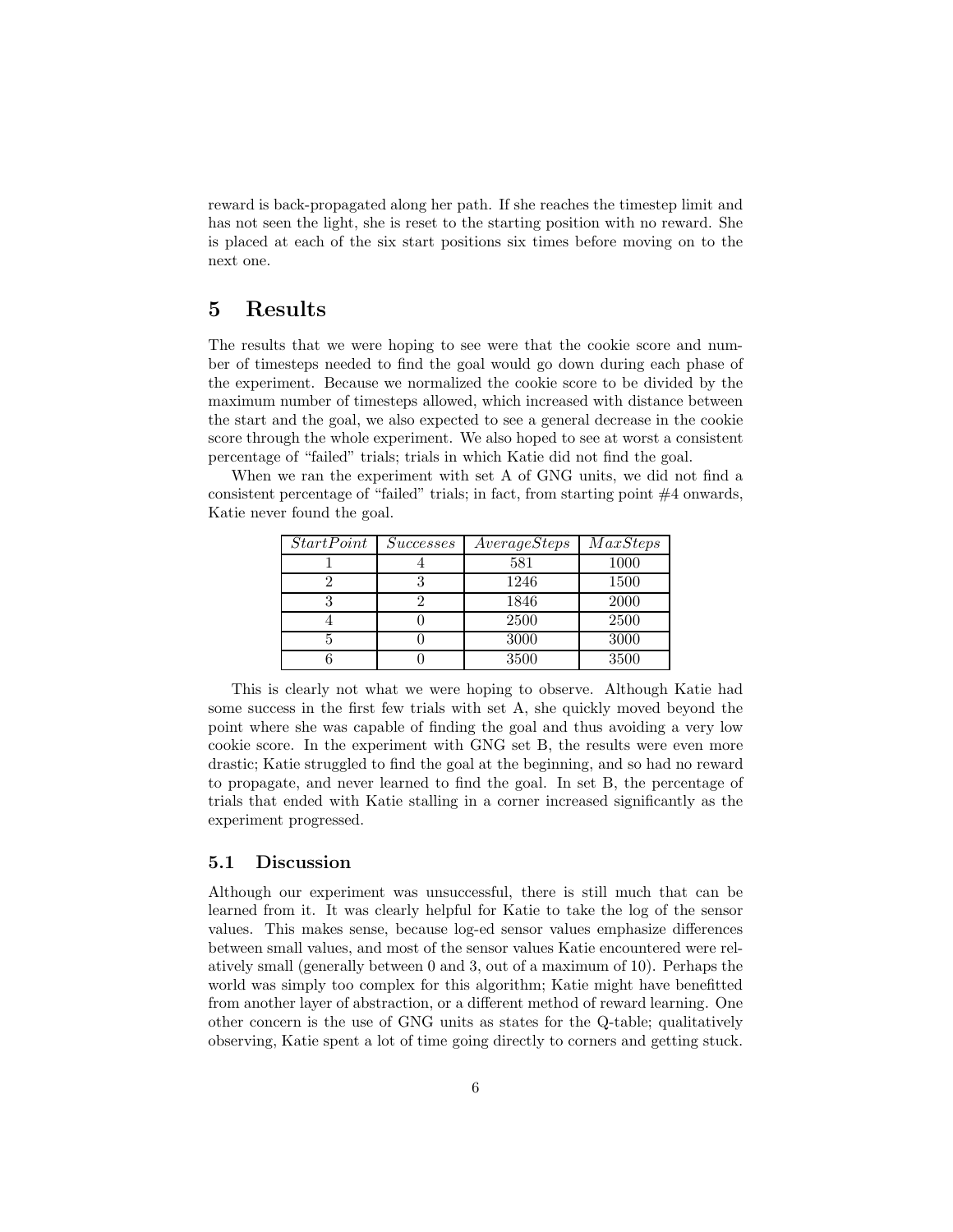





Figure 5: Cookie scores from trials with GNG set B.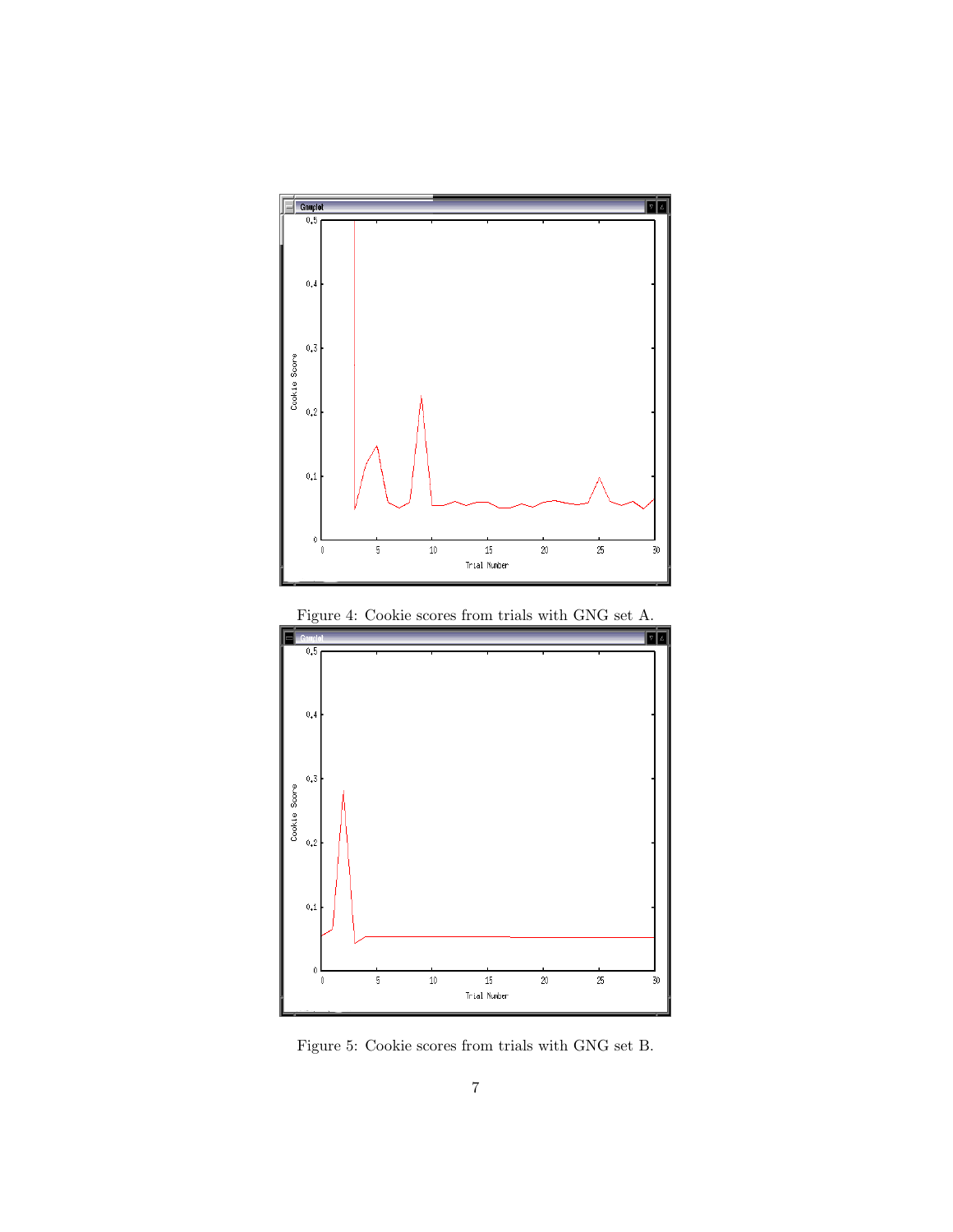Because the goal was in a corner, it is possible that the GNG states as Katie approaches the goal have the exact same sensory input state that occurs as Katie approaches a corner. This same problem could have occurred with any given feature of the map, and is indeed a fundamental concern when using sensory data for reinforcement learning states.

One solution to this problem is to implement some form of mapping. Although it is not clear to us how to implement mapping in a way that avoids anthropomorphic bias, it seems reasonable that there should be a way to have the robot brain be more aware of where it has been and where it has not been. Our cookie table was a simplified attempt at this, but it should be possible to develop a more powerful version.

It is possible that with more trials, Katie would have shown more improvement, or different learning. Due to a number of factors, we were forced to limit our experiment to six trials from each starting point; in a future experiment, we would like to try many more. It is also possible that the sets of GNG units, although they were the size we wanted, were for some reason ill-suited to the task. We generated over twenty sets of GNG units, and these were the two that seemed best, but there could potentially be significant improvement with a different set of GNG units. We generated the GNG units by placing Katie in the world and having her wander randomly. Alternatively, we could have led her on a "tour" of the world, making sure that she saw and had a chance to internalize every feature of the world.

### 6 Conclusions

Many interesting conclusions can be drawn from the results of our experiment. The Growing Neural Gas algorithm, as developed by Fritzke, appears to be an effective method for dimensionality reduction, even in high-diameter problems. One difficulty that we found with GNG was that although it did require few parameters, those parameters required significant fine-tuning so that we were able to generate a GNG set that was both complete and properly sized. Although the results of our experiment show that SODA did not work when using GNG units as states, we do believe that SODA could potentially solve this task, if given more information, such as our cookie score, as sensory input. Using GNG states for Q-learning creates a fundamental discrepancy between the goals of the algorithm and the complexity of the internal representation of the world.

There are numerous possibilities for future extensions of our experiment. As discussed above, there is flexibility in the GNG unit development. There is also much that could be done with the setup of the experiment. Certainly the experiment could be run with more trials, but there are also fundamental changes that could be made to the pattern of the trials. For instance, Katie could be required to stay at a given start point until she achieved a low enough cookie score or amount of timesteps to the goal. This would indicate that she has learned that portion and is ready to move on. Also, it might be interesting to test Katie on the entire maze (starting from point  $#6$ ) at diverse points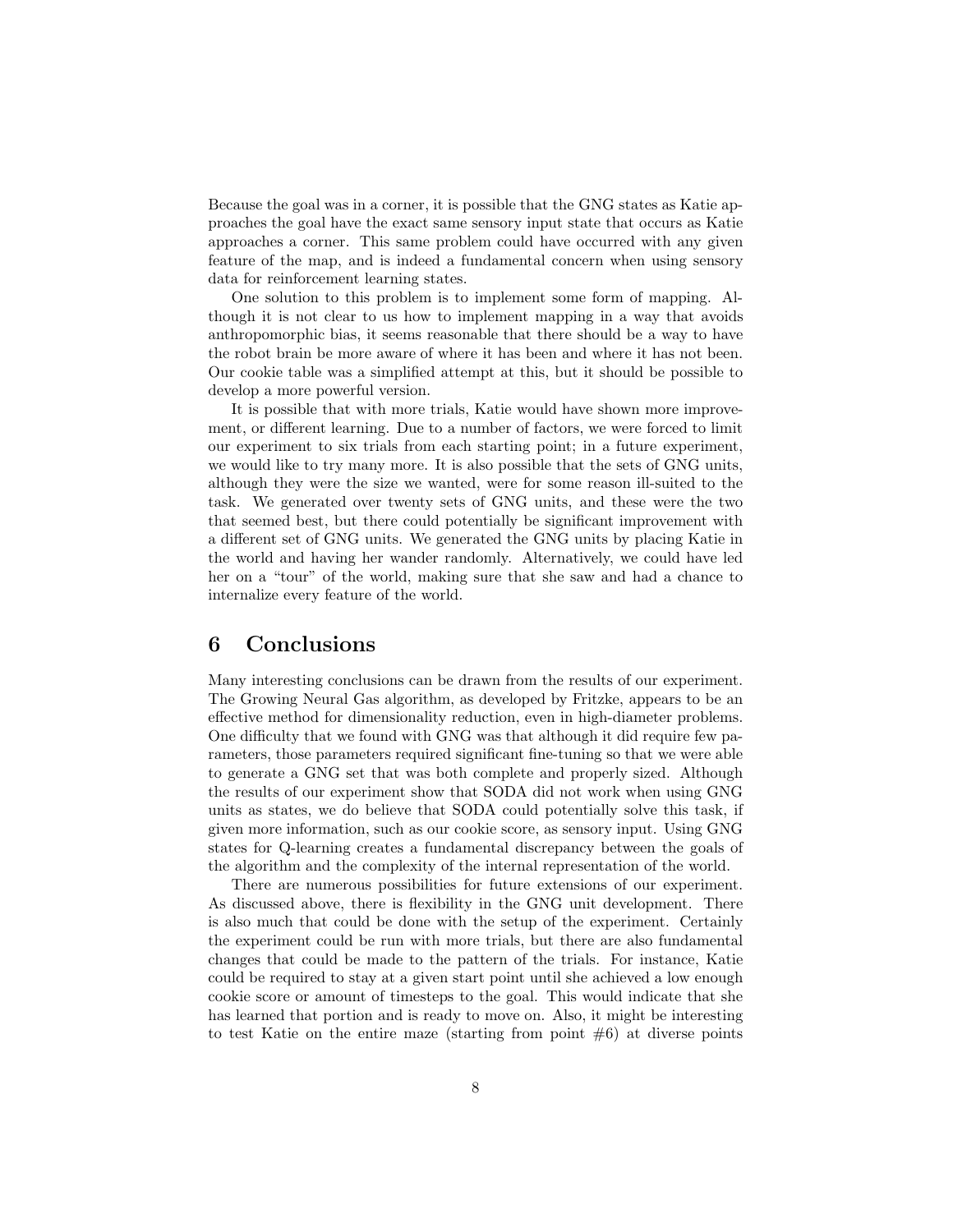throughout the experiment. We would also like to give Katie knowledge of her cookie score (or some other form of information about where she has been already) while she is making decisions, rather than solely as a magnitude on the reward.